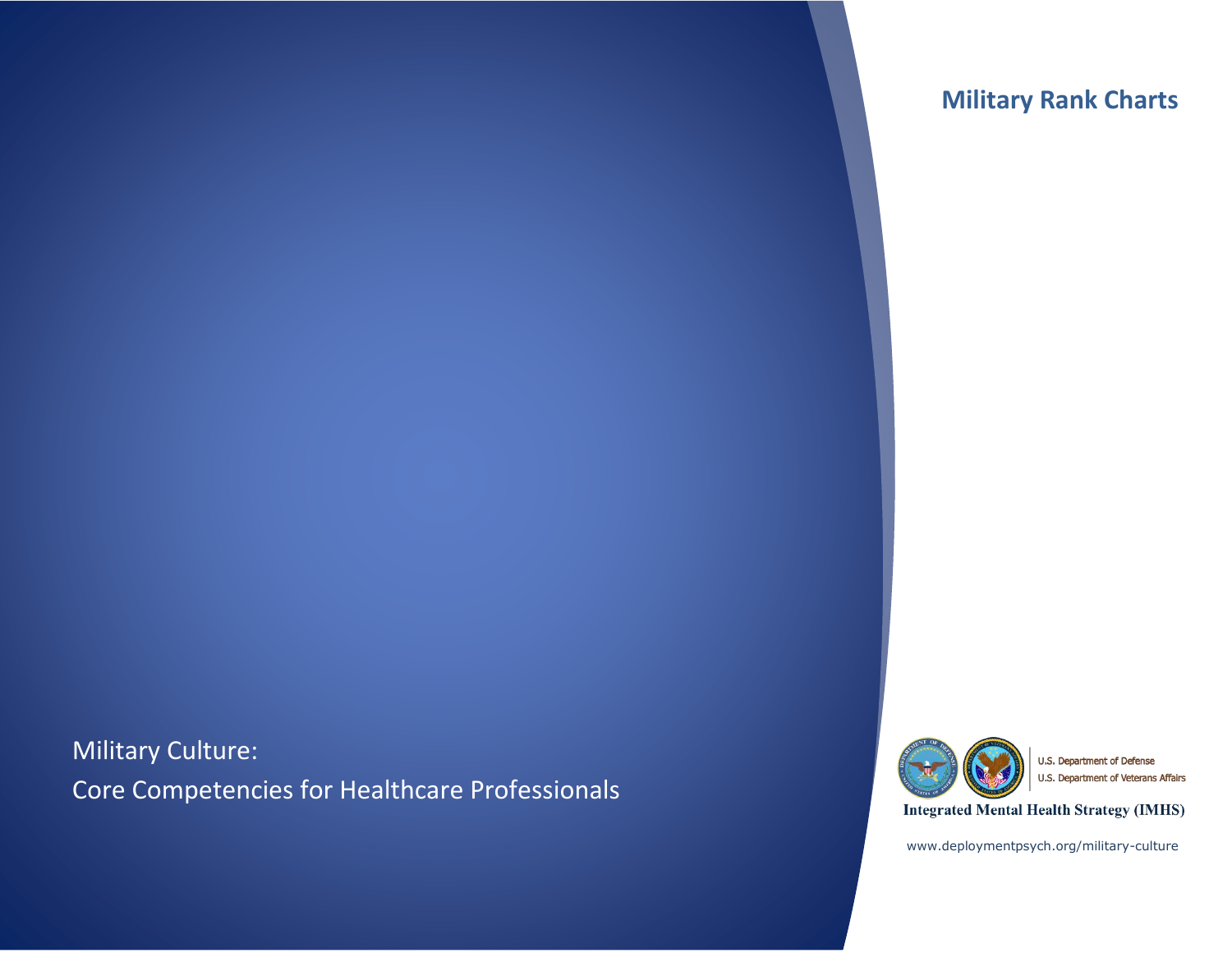# **Uniformed Service Rank Chart**

**Enlisted**

**Army**





U.S. Department of Defense U.S. Department of Veterans Affairs

www.deploymentpsych.org/military-culture

**Integrated Mental Health Strategy (IMHS)**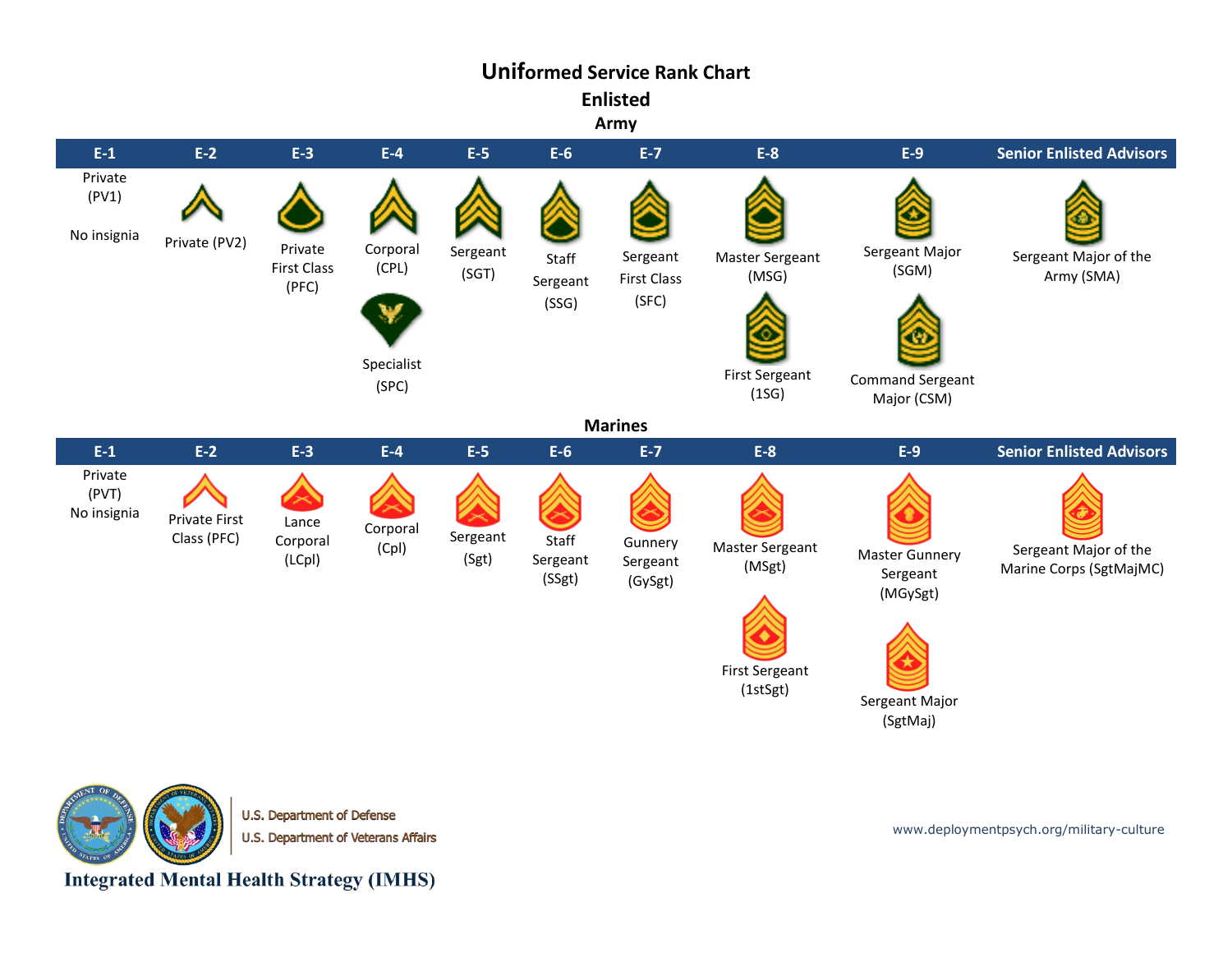#### **Air Force**





U.S. Department of Defense U.S. Department of Veterans Affairs

**Integrated Mental Health Strategy (IMHS)** 

www.deploymentpsych.org/military-culture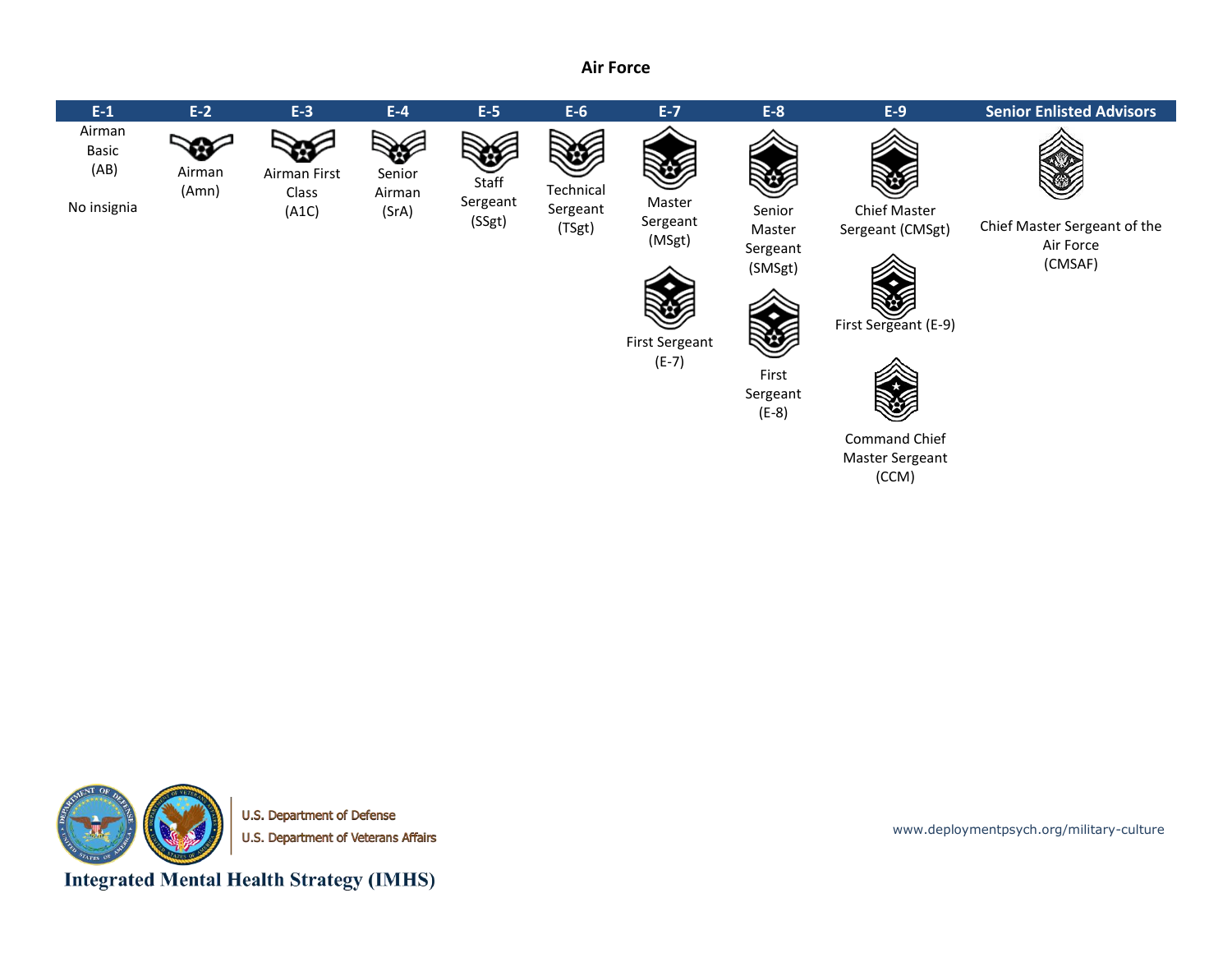**Navy**



U.S. Department of Veterans Affairs

www.deploymentpsych.org/military-culture

**Integrated Mental Health Strategy (IMHS)**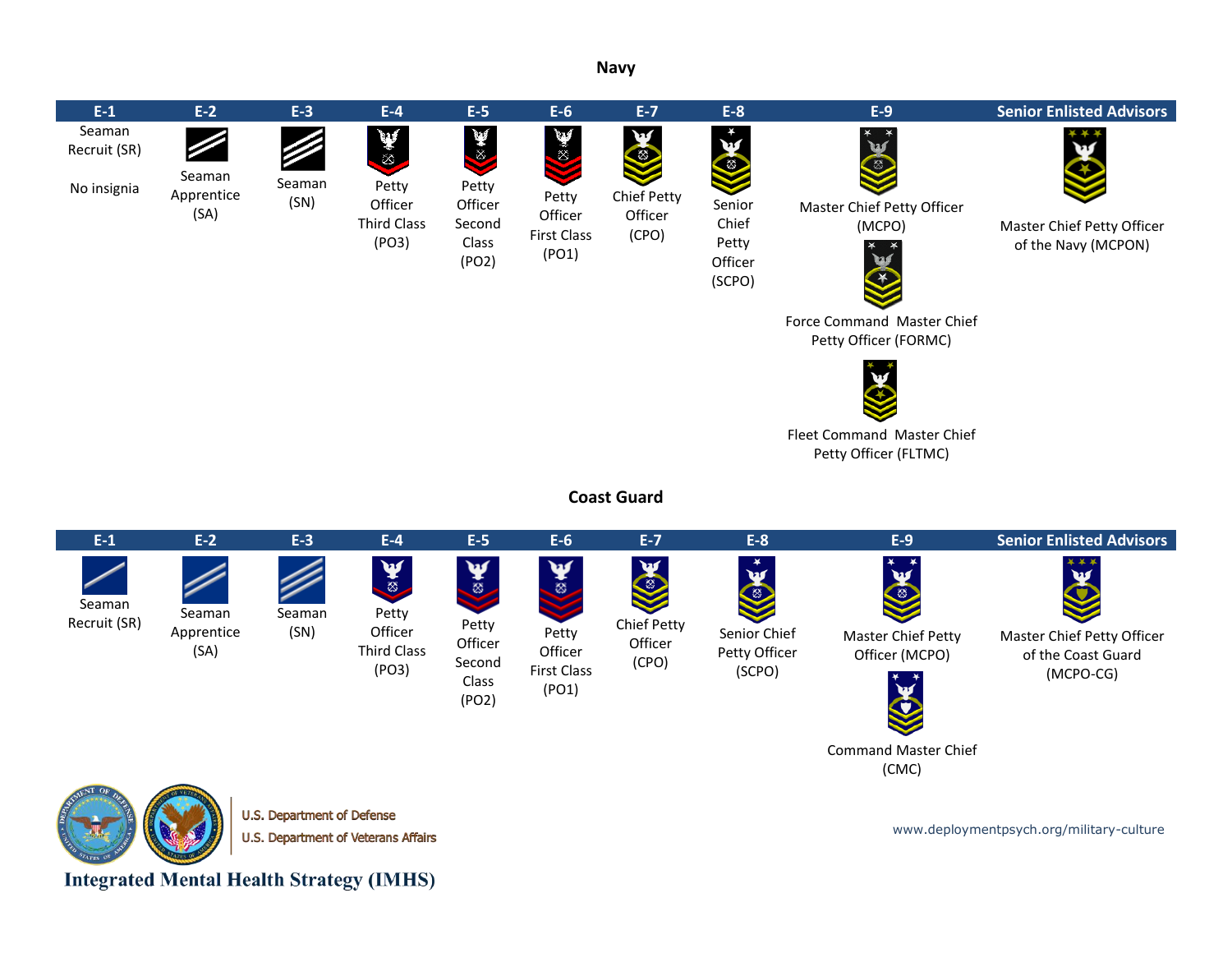### **Officer**

### **Army – Air Force – Marines**



### **Navy – Coast Guard**





U.S. Department of Defense U.S. Department of Veterans Affairs

www.deploymentpsych.org/military-culture

**Integrated Mental Health Strategy (IMHS)**